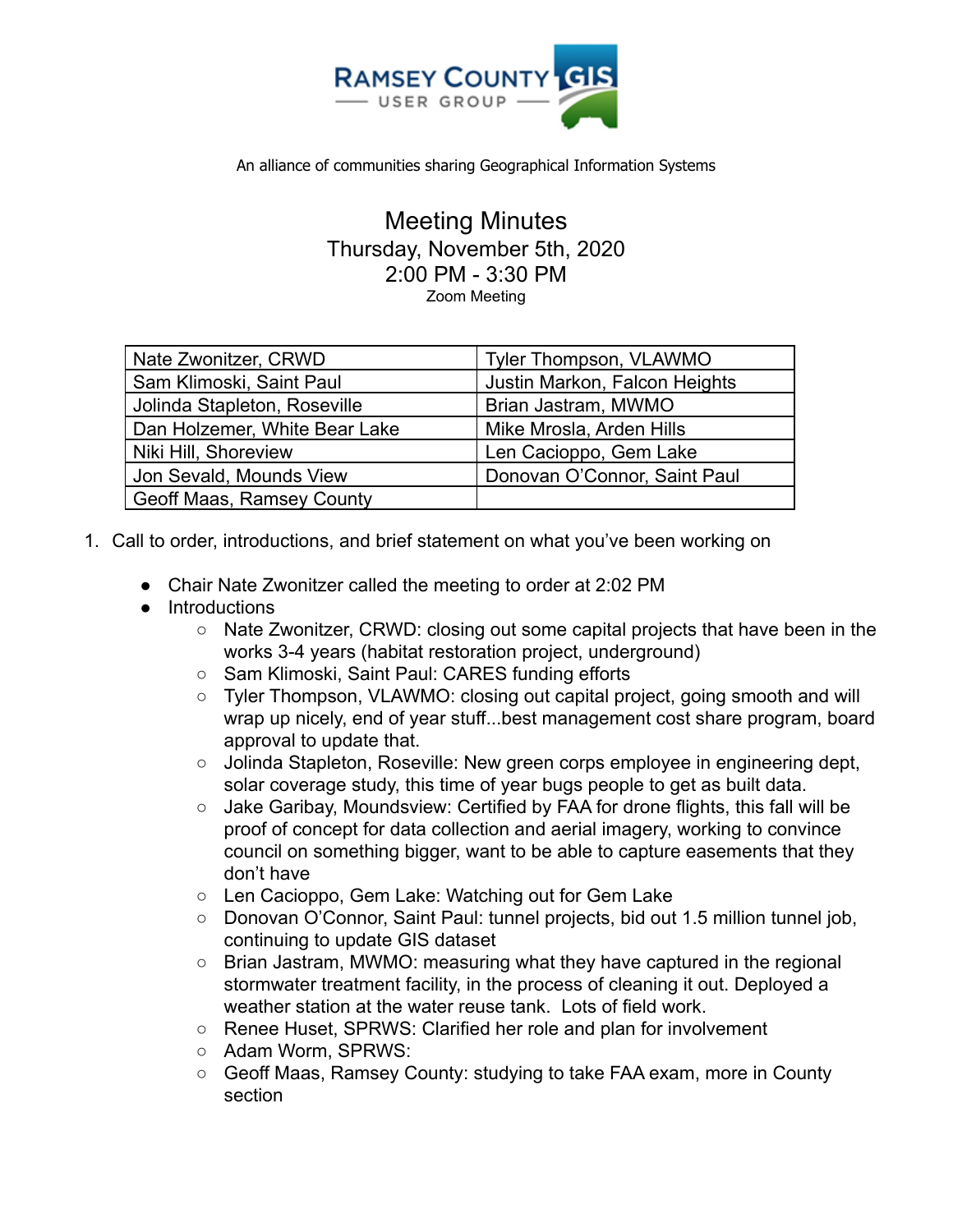

An alliance of communities sharing Geographical Information Systems

- Dan Holzemer, White Bear: final the mill and overlay project before then end of the year, first try at geocoding but didn't go well. Acting as inbetween for the adopt a hydrant program. WBL fire serves multiple communities - becomes challenging
- 2. Additions or corrections to the agenda

There were no additions/corrections to the agenda.

3. Approval of September 17, 2020 meeting minutes

The minutes for September 17, 2020 were approved by unanimous consent.

4. Member Presentation (Donovan O'Connor)

Donovan O'Connor from Saint Paul Sewers presented on how they are using GIS to manage the City's sewer infrastructure and how they use web GIS to provide important sewer information to staff throughout the sewer division of public works.

5. 2021-2025 JPA status/reminder (Nate Zwonitzer)

Twelve agencies have sent their signed JPA to the Gmail account. Eight remaining. Jake inquired about dues and inclusion on JPA. Will check on Moundsview status.

6. 2021 Budget (Tyler Thompson) VOTE TO APPROVE

Nate Zwonitzer outlined the characteristics of the proposed budget and why we need to do that. Tyler went through the proposed budget reviewing the planned cost for next year. One thing included is the Esri User Conference in case it still happens.

Jolinda Stapleton asked if the payment for 2020 aerial flight was included or already paid. Tyler indicated this budget did not include that cost. Jolinda explained that in previous years there had been concerns about the Nearmap costs would be increasing including our match. Tyler indicated that Ramsey County's efforts at contracting kep that cost down.

**Jolinda moved to approve the 2021 Ramsey County GIS User Group budget. Len Cacciopo seconded. Unanimous approval.**

7. Officer Roles/Responsibilities (Sam)

Sam Klimoski reviewed the roles and responsibilities of the RCGISUG officer positions. The existing officers crafted a document outlining the officer positions and their primary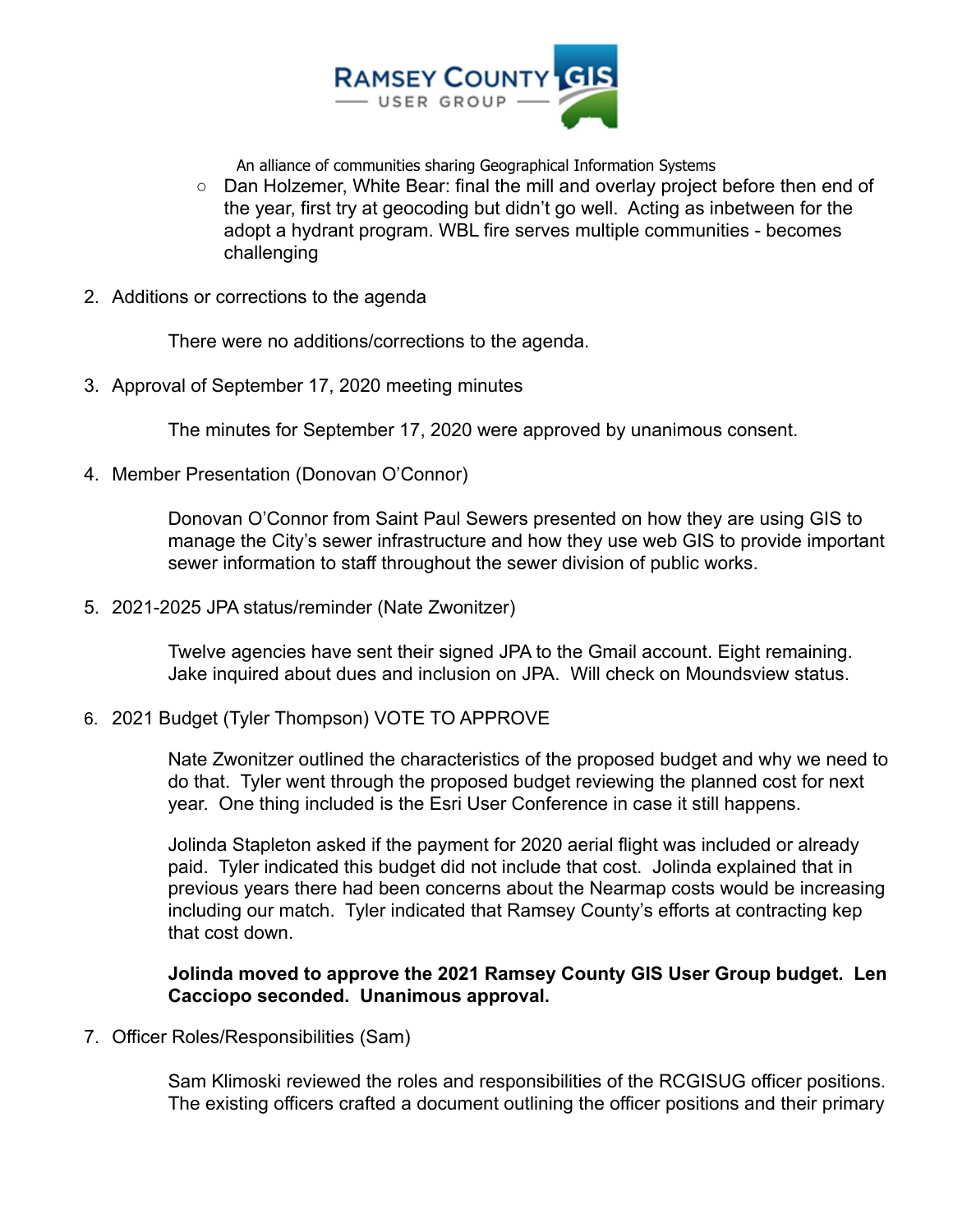

An alliance of communities sharing Geographical Information Systems responsibilities that can be used to inform group members when considering filling a position.

## 8. 2021 Secretary and Vice Chair positions

Nate Zwonitzer outlined officer role needs. He explained that Jolinda Stapleton is willing to act as vice chair and that Jacob Garibay is willing to act as secretary. **Sam moved to approve the appointment of Jolinda Stapleton as vice chair of the Ramsey County GIS User Group and the appointment of Jacob Garibay as secretary of the Ramsey County GIS User Group for the year 2021. Carrie Magnuson seconded. Motion passed unanimously**

9. Special project options for 2021 (LiDAR, intern for easement mapping) (Sam)

Sam reviewed the potential interest in using RCGISUG funding to support an intern that could be used to conduct mapping efforts that would improve easement data. The group discussed the value this would bring and Geoff Maas indicated that the county may have interest in being the organization to hire the intern. More discussion is needed to formalize how that might work.

10.Ramsey County update

Geoff Maas shared updates on the following topics:

- JPA with county and user group scheduled to go before the board week of 11/9 ○ Amended the old agreement
- Surdex Imagery: final colore corrections, will be in Map Ramsey, start circulating hard drive
	- Geoff will connect with Jolinda. Then Jolinda will get them to sSam
- County strategic plan for imager
	- Once ready, RCGISUG will provide feedback
	- Online meeting in December
	- State planning to fly LiDAR and gathering feedback
	- For LiDAR, there's potential for the county and user group to go in together, but need solid business justification
	- Presented graphic about the plan
		- Jolinda asked for as simplified document to use to justify funding
	- RFI for imagery out 10/16, closes 11/17
- County Drone Policy
	- 4 page white paper on how county would leverage drones and what should be involved when considering work
	- Designed for leadership
- County Survey Map